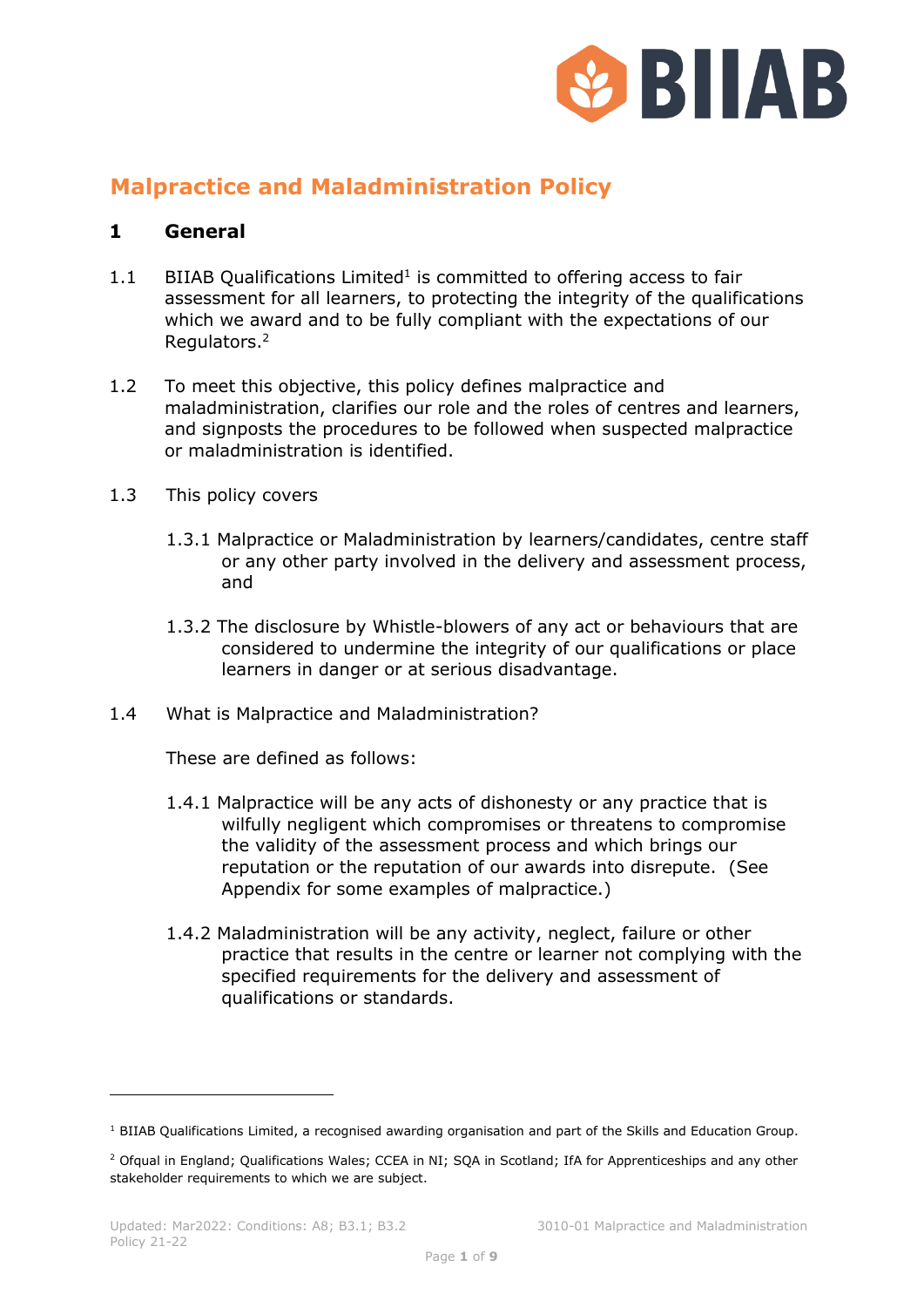

1.5 We seek to ensure the avoidance of malpractice in every aspect of the assessment process, to undertake careful review of any reports of malpractice / maladministration. We will take robust action to resolve any proven cases and prevent any Adverse Effects<sup>3</sup> that may subsequently impact on learners / candidates or standards.

## **2 Our Responsibilities**

- 2.1 We will
	- 2.1.1 ensure that we take all reasonable steps to prevent the occurrence of any malpractice or maladministration. We have policies and procedures in place that aim to reduce the risk of malpractice and maladministration, to safeguard the integrity of the qualification / assessment and to protect the interests of centres and learners / candidates;
	- 2.1.2 support our approved sub-contractors and centres in dealing with suspected cases and any ensuing investigation and action;
	- 2.1.3 acknowledge and act upon the information given by whistle-blowers and protect their anonymity when requested;
	- 2.1.4 carry out all our duties in line with our procedures and without undue delay;
	- 2.1.5 observe confidentiality at all time;
	- 2.1.6 take appropriate and proportionate action against those responsible for malpractice or maladministration by applying appropriate sanctions in line with our Sanctions Policy;
	- 2.1.7 report the incident to the appropriate Regulators and other stakeholders as required by law.

<sup>3</sup> Definition: Conditions of Recognition J1.8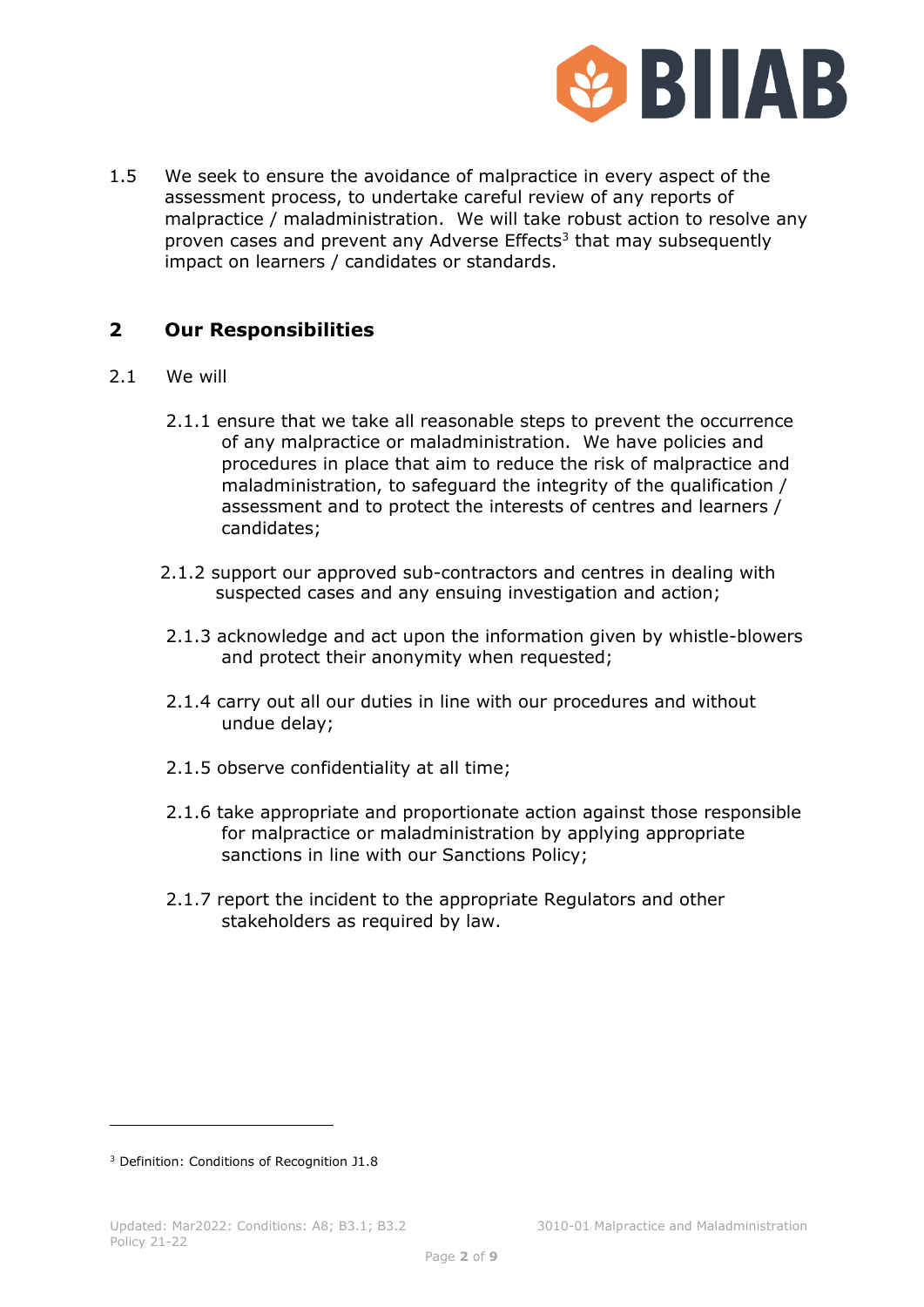

#### **3 Centre Responsibilities**

- 3.1 All approved Centres<sup>4</sup> are accountable for assessment arrangements that lead to the achievement of regulated unit(s) and qualifications or Apprenticeship Standards and are responsible for all staff or persons who contribute to and take part in the assessment process.
- 3.2 Centres must ensure, therefore, that all staff are aware of their responsibilities to prevent malpractice and follow their own and our procedures regarding the delivery of both internal and independent assessments.
- 3.3 Centres must report any irregularities in respect of non-compliance with internal assessment, internal moderation or independent assessment procedures in writing immediately they are discovered using Form MM2<sup>5</sup> - Notification of suspected Malpractice to [complianceandregulation@BIIAB.co.uk](complianceandregulation@BIIAB.co.uk%20)
- 3.4 We expect Centres to co-operate fully including responding to requests to visit the centre and to discuss any cases with centre staff. In all cases centres must keep all affected staff and learners / candidates informed of the process throughout any ensuing investigation.
- 3.5 Where suspected irregularities are reported other than by the centre, we will notify the Centre's Quality Manager who must acknowledge a request, either to carry out an investigation or provide information to us, within 5 working days of receiving that request.
- 3.6 The time taken for a Centre to investigate any suspected irregularities may vary but we will expect a timely and detailed response to ensure that their learners / candidates and the integrity of our qualifications / assessments are not put at further risk.

#### **4 Dealing with cases of suspected Malpractice**

- 4.1 Once a potential case of malpractice has been identified we will review the information available and determine one of the following courses of action:
	- Take no further action;

<sup>4</sup> A 'Centre' in the context of this document applies to organisations, whether a training organisation, educational institution or employer that deliver BIIAB Qualifications Limited qualifications and / or assessments to individuals and as such has a duty of care with respect to the individual as a learner. <sup>5</sup> MM2 available via the Information Hub on our website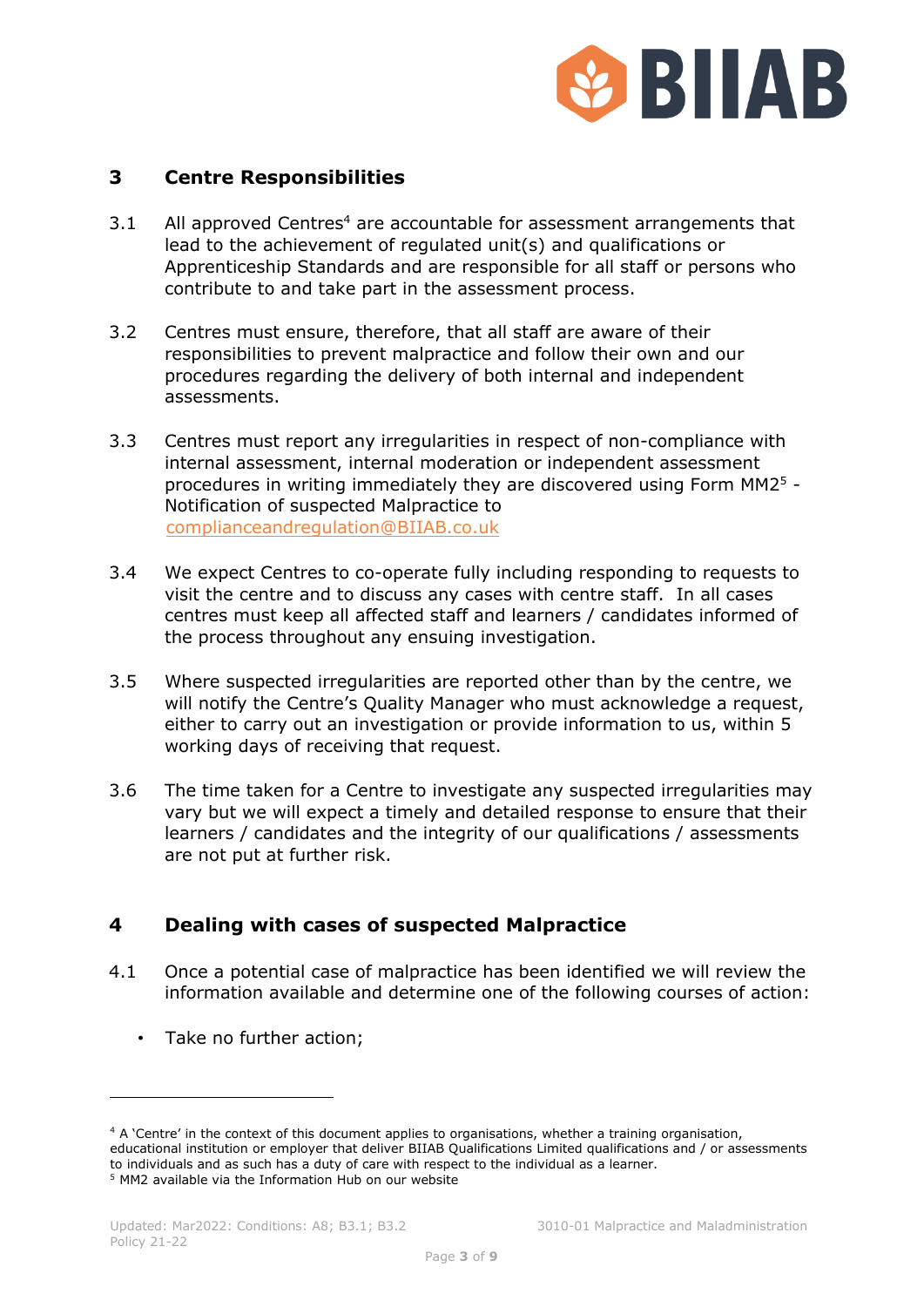

- Ask the Centre's Quality Manager to investigate the alleged malpractice;
- Ask the Centre's Quality Manager to provide information that may provide evidence to support / refute the alleged malpractice;
- Consider whether the Regulators and other Awarding / Apprenticeship Assessment Organisations should be notified;
- Carry out a full investigation.

#### **5 Investigations**

- 5.1 Investigations are supervised by the Deputy Director of Awarding Services. Each case is judged on an individual basis in the light of the information made available.
- 5.2 Any investigation will endeavour to determine the facts and will include a review of our own documentation relating to our respective policies and procedures and / or to the delivery and assessment guidance provided for a particular qualification.
- 5.3 During an investigation interviews may be required with Centre staff.
- 5.4 We may communicate directly with a learner / candidate if circumstances dictate this is required.
- 5.5 We will provide a written report within one month of completing the investigation, detailing the circumstances of the alleged malpractice, details of any interviews with centre staff or learners/candidates, and any remedial action which needs to be taken.
- 5.6 All reports will be approved and signed off by the Deputy Director of Awarding Services.

#### **6 Dealing with proven cases of Malpractice and Maladministration**

- 6.1 Where malpractice or maladministration is established, we will endeavour to protect the interests of all learners / candidates who through no fault of their own have been caught up in an incident.
- 6.2 Any decisions made by us will be commensurate with the gravity of the malpractice / maladministration identified and associated risk.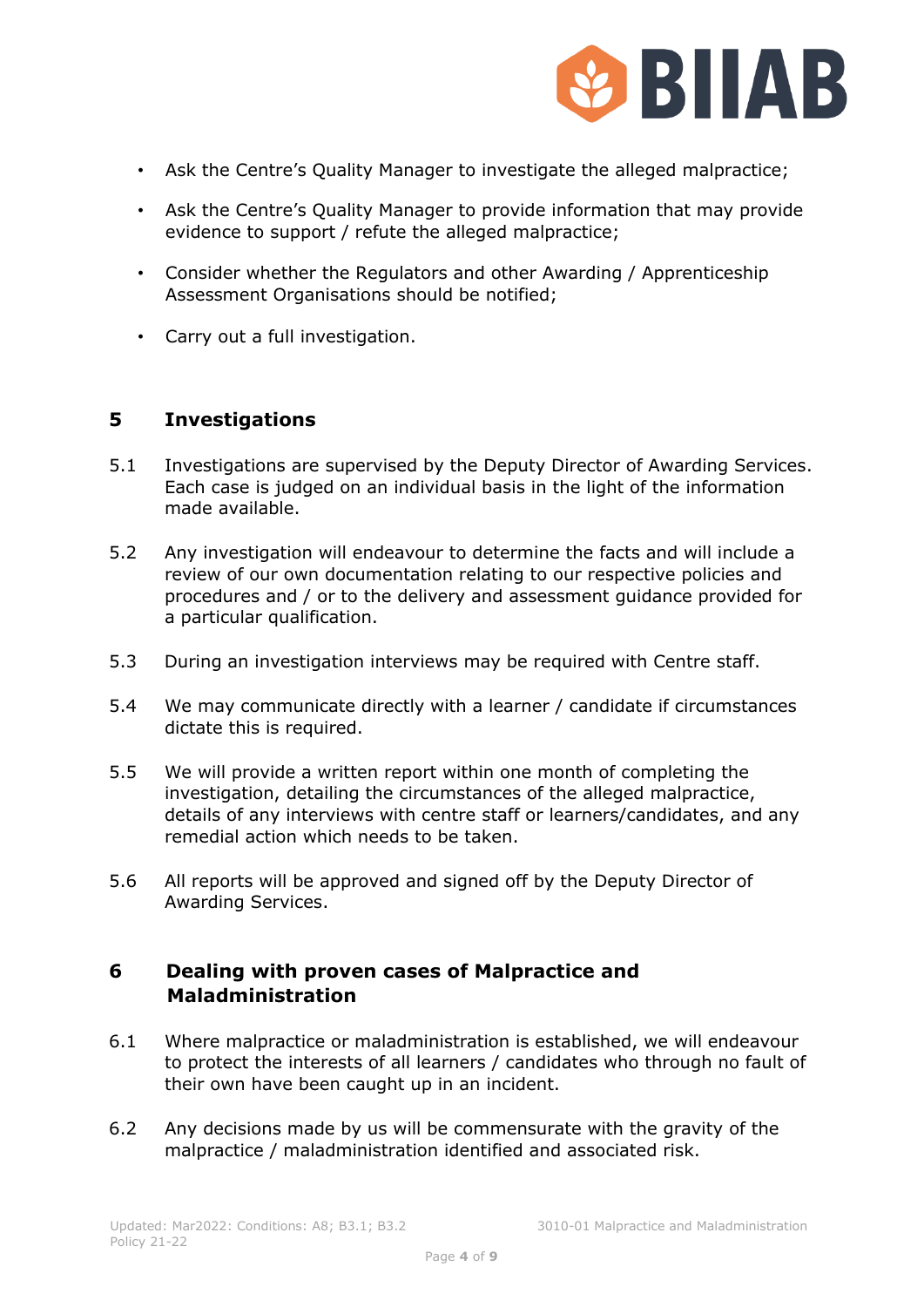

We may:

- 6.2.1 impose sanctions<sup>6</sup> and apply conditions on the future involvement of any designated centre personnel in the conduct, supervision or administration of its assessments;
- 6.2.2 not award certificates, and if already issued, may declare them invalid;
- 6.2.3 revoke a Centre's qualification approval or recognition;
- 6.3 We will report the outcome to the regulatory authorities and to any other Awarding Organisation where there is known to be a relationship.
- 6.4 Any suspected criminal activity will be reported to the police.

## **7 Whistle-blowers**

7.1 Whistleblowing is when an individual discloses information relating to malpractice or wrongdoing and / or the covering up of malpractice or wrongdoing. It is distinct from expressions of personal dissatisfaction which must be addressed through our complaints or enquiries and appeals procedures.

7.1.1 Key examples of whistleblowing include:

- A worker for an awarding organisation making a disclosure about that organisation's malpractice or failure to comply with its conditions of recognition;
- A worker for a Centre making a disclosure about that centre's malpractice;
- A worker for a Centre making a disclosure that the Awarding Organisation that approved the Centre is involved in malpractice or failed to comply with its Conditions of Recognition;
- A learner or parent / guardian making a disclosure about a Centre's malpractice.
- 7.2 We will act upon any disclosure received from any member of our staff, sub-contractors, approved Centre staff, learners / candidates or member of the public who feels that any malpractice or maladministration has taken place within an approved Centre.

<sup>6</sup> Cf.3010-01 Sanctions Policy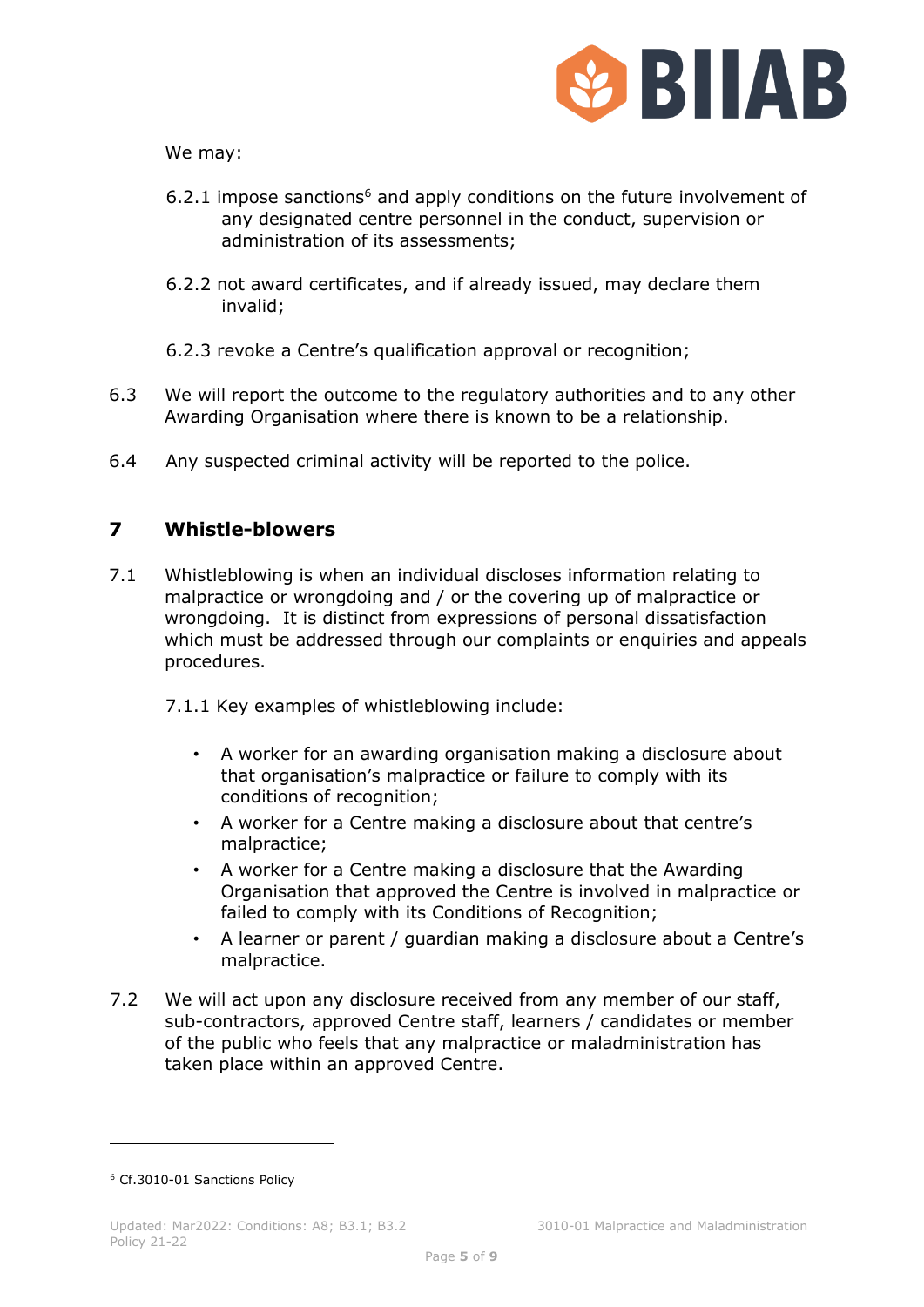

- 7.3 Any person who believes that an approved Centre, one of its staff or one of our sub-contractors has committed an offence or has breached our procedures in the past, or is now or likely to in the future, may disclose information by contacting any of our managers or by completing an MM4 Whistle-blower Report Form<sup>7</sup>.
- 7.4 Where information is provided over the telephone, we will request this is provided in writing and may ask for further information to enable a thorough investigation to take place.
- 7.5 Any disclosure will be dealt with in confidence wherever possible, but we may need to disclose a whistle-blower's identity to
	- the police, fraud prevention agencies or other law enforcement agencies (to investigate or prevent crime, including fraud);
	- the courts (in connection with court proceedings);
	- another person to whom we are required by law to make a disclosure e.g. Health and Safety Executive; the LADO (local authority safeguarding staff);
	- the Regulators<sup>8</sup> responsible for regulating qualifications in England, Wales and Northern Ireland;
	- or any other agencies to which we have an obligation e.g. the Charities Commission, QAA, Funding Agencies, IfA.

Whistle-blowers should also be aware that they may be identifiable by others due to the nature or circumstances of the disclosure.

7.5 Where possible whistle-blowers will receive an update on any planned course of action. However, we have a responsibility to all concerned with respect to confidentiality and may not be entitled to divulge the details of any on-going investigation or its outcome. We will, however, confirm that action has been taken where required.

#### **8 Centre Appeals against our Decisions**

8.1 Centres may appeal against any decisions taken as a result of a malpractice or maladministration investigation. Any initial enquiry regarding decisions made will be investigated by an internal panel, which

<sup>7</sup> MM4 available on the Information Hub on the website

<sup>&</sup>lt;sup>8</sup> Which may include Ofqual in England; Qualifications Wales; CCEA Regulation in NI; SQA in Scotland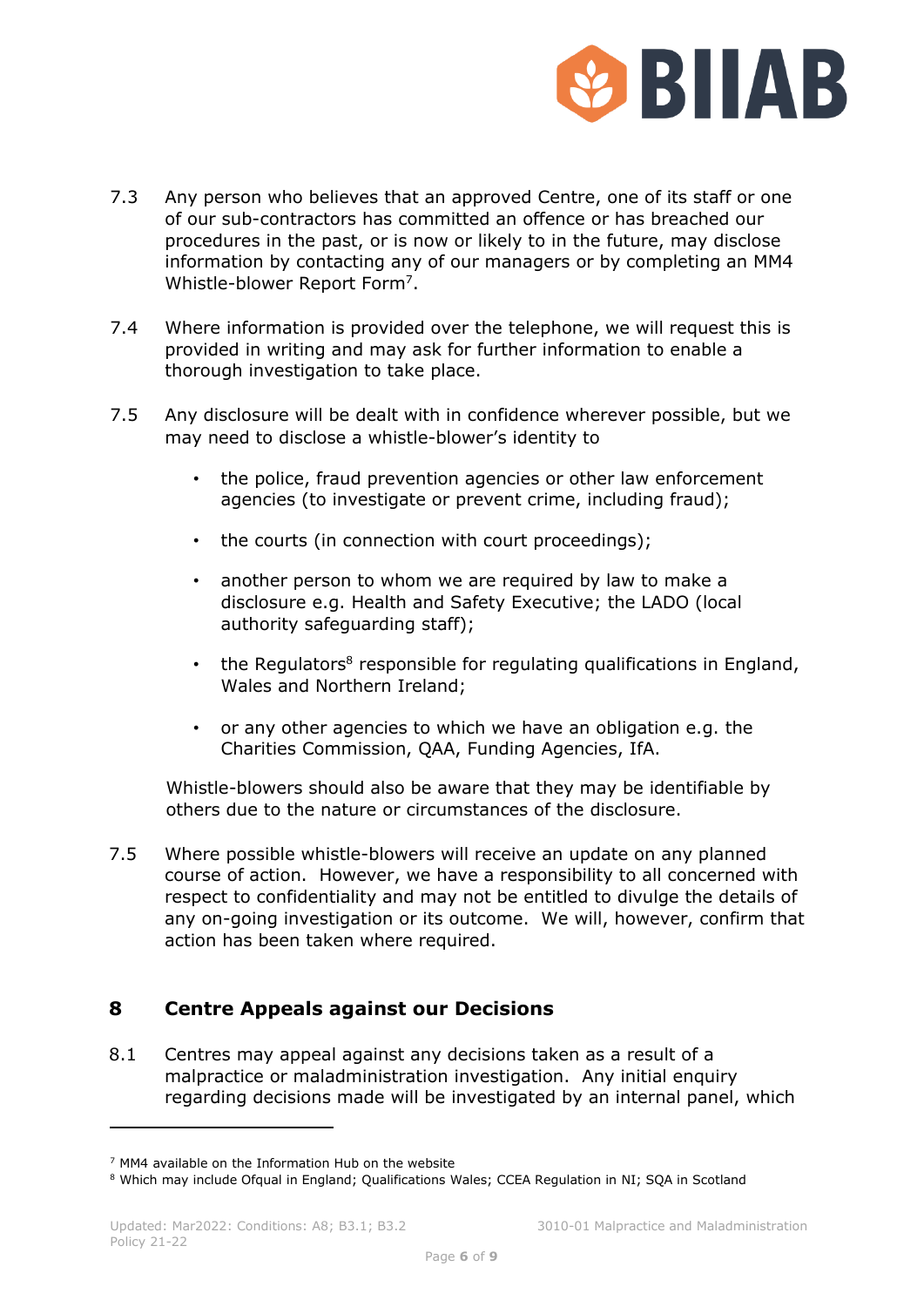

will review the evidence and the decisions made. If the outcome of this review is to uphold the original decision and the centre is still dissatisfied,

the centre may make a formal appeal. Any appeal process will include a panel member who is independent of our organisation. The decision of this panel will be final. (See Enquiries and Appeals Policy<sup>9</sup>)

## **9 Centre Monitoring following Malpractice or Maladministration**

- 9.1 Where suspected malpractice or maladministration has been proven and the Centre has been allowed to retain its approval, we will consider the Centre high risk and will monitor the Centre on a regular basis until such time we are confident the Centre no longer represents a risk to its learners / candidates or the integrity of our qualifications.
- 9.2 There will be a requirement that Centres review relevant policies and procedures in the light of any proven malpractice or maladministration and confirm that this review has taken place. Evidence of such a review may be requested immediately, or during external moderation / audit activity at the centre.

#### **10 Quality Assurance**

10.1 This policy will be reviewed annually to meet regulatory compliance or following any case of confirmed malpractice as required.

<sup>9</sup> Available on the Information Hub/Policies on the website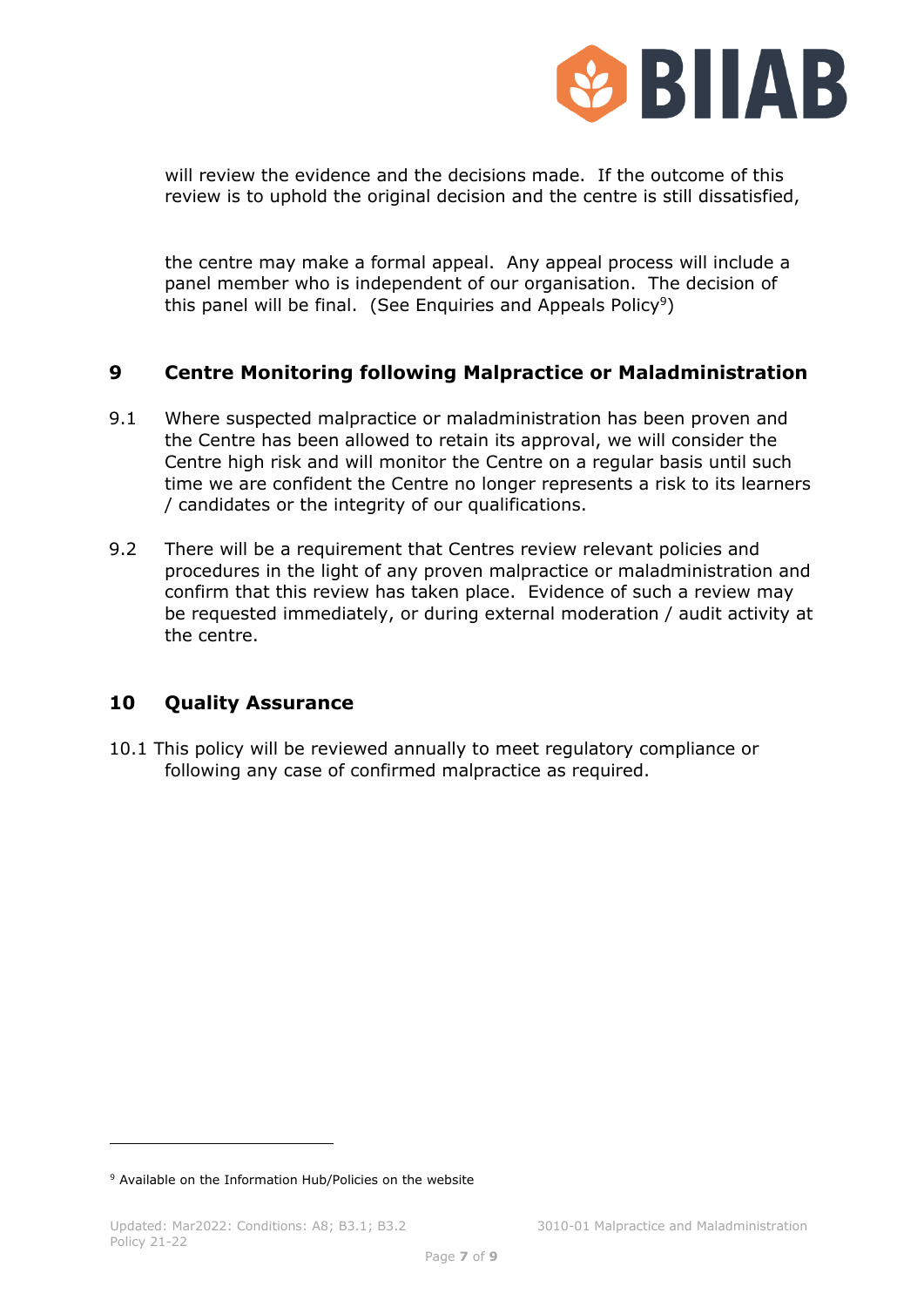

## **Appendix 1**

These lists are not exhaustive but examples of centre malpractice would include:

- 1.1 Centre Malpractice
	- Not maintaining the security of independent assessments;
	- Inappropriate adjustments to assessments or assessment decisions;
	- Deliberate / consistent failure to comply with our assessment requirements including the retention of assessment evidence and internal moderation records;
	- Deliberately ignoring plagiarised/copied material;
	- Prompting / assisting learners during assessments or giving the answers to such an extent that the evidence is no longer authentic i.e. does not represent the learner's own achievement;
	- Consistent failure to comply with our assessment procedures;
	- Deliberate falsification of records to claim certification;
	- Manufacture of evidence;
	- Allowing reasonable adjustments without the appropriate evidence or without notifying us.
- 1.2 Learner / Candidate Malpractice
	- Plagiarism;
	- Collusion;
	- Copying;
	- Unauthorised aids during external assessment e.g. notes, mobile phone;
	- Inappropriate behaviour during assessments;
	- Inappropriate/abusive comments in assessment evidence.